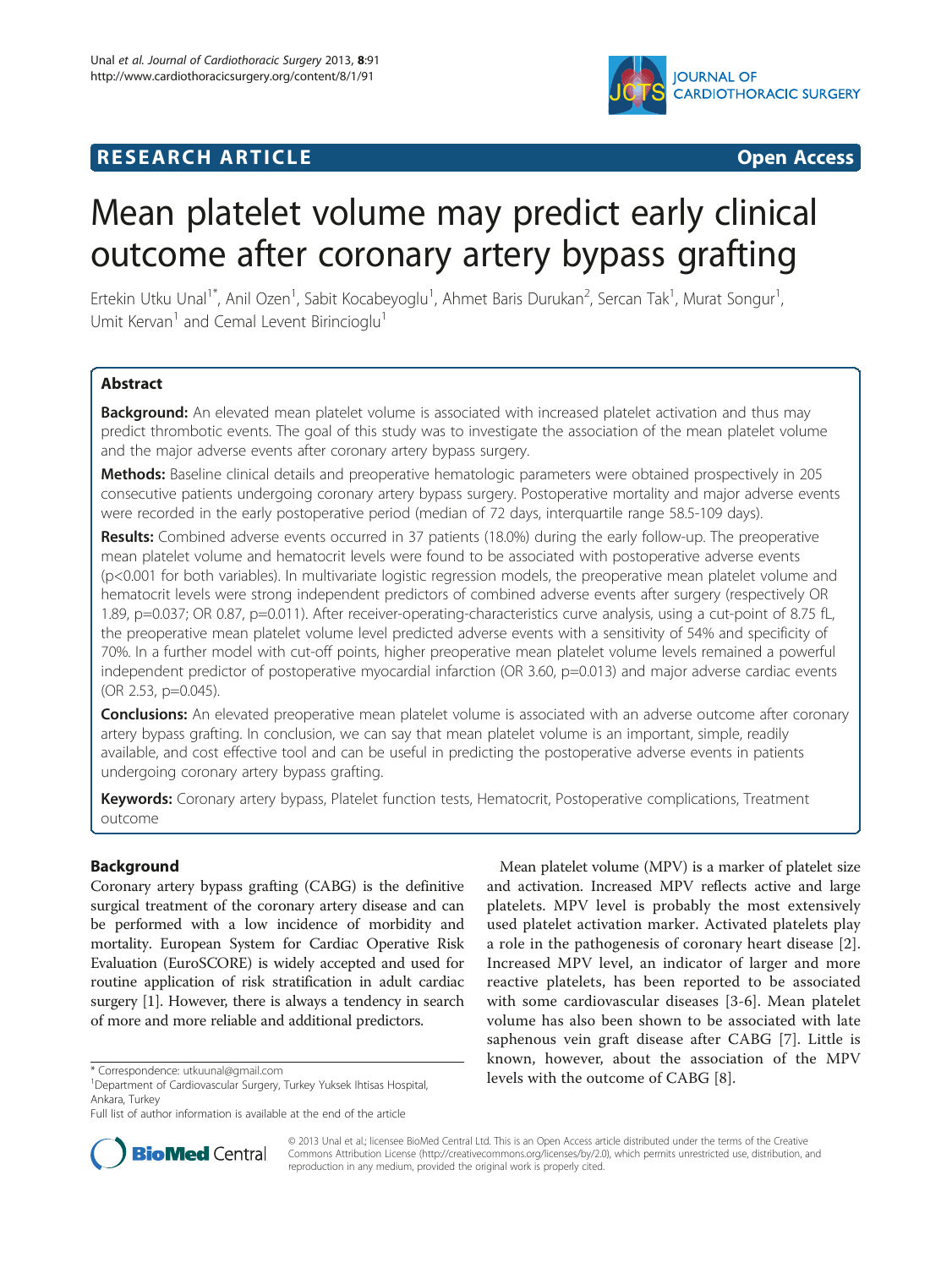Decreased hematocrit or hemoglobin level is a clinically important condition and it is not an uncommon finding in patients undergoing CABG. Many studies have established the association of anemia with increased perioperative morbidity and mortality [\[9](#page-5-0)[-11\]](#page-6-0). Patients undergoing CABG are the most sensitive to low levels of hematocrit because of their limited capacity of coronary level [[9\]](#page-5-0).

We hypothesized that an elevated MPV level would be associated with an increased incidence of adverse events after CABG surgery. In addition, we aimed to determine the predictive value of the preoperative MPV and hematocrit levels for the incidence of post-CABG adverse events.

# Methods

From December 2011 to March 2012, 240 consecutive patients underwent isolated coronary artery bypass grafting at our institution. Five patients who underwent redo surgery, 27 patients who underwent off-pump surgery and 3 patients with hematologic problems were excluded. The study population was composed of 205 patients. This study complies with the Declaration of Helsinki and ethical approval was granted by the Research Committee of Turkey Yuksek Ihtisas Hospital (Ankara, Turkey). Informed consent was obtained from all patients.

Exclusion criteria included, (1) emergent surgery, (2) redo CABG, (3) off-pump CABG, (4) myocardial infarction within a week, (5) preoperative severe anemia (hemoglobin level < 10 g/dl and/or hematocrit level < 30%), (6) acute or chronic infections, (7) known malignancies, and (8) other hematological problems.

The demographic and baseline clinical data, including New York Heart Association functional class, cardiovascular risk factors, medical history, the EuroSCORE II were obtained prospectively. Preoperative antecubital venous blood samples in EDTA-containing tubes were used for the baseline data. Complete blood count analysis, including differential leukocyte count, was measured using an automated flow counter (Sysmex SE 9500, Roche Diagnostics, Mannheim, Germany). Hemoglobin and hematocrit levels mean corpuscular volume, mean corpuscular hemoglobin, red cell distribution width, platelet count, MPV levels, total white cell, neutrophil and lymphocyte counts were recorded and neutrophil to lymphocyte (N/L) ratio was calculated. The expected values for MPV in our hematology laboratory ranged from 6.1 to 8.9 fl.

Combined adverse events were defined as all-cause mortality, postoperative myocardial infarction (MI), reoperation due to hemodynamic instability, early repeat revascularization (percutaneous intervention or re-CABG), prolonged ventilation time (>24 hours), and rehospitalization because of any cardiac indication at the follow-up period.

Major adverse cardiac events (MACE) were defined as postoperative MI, reoperation due to hemodynamic instability, early repeat revascularization and in-hospital mortality. Postoperative MI was defined as creatine kinase myocardial band above 5 times the upper limit of normal or high troponin I levels (troponin I level above 15 ng/ml at postoperative day 1 and above 35 ng/ml at postoperative day 2) and/or new electrocardiographic changes [[12](#page-6-0)]. In-hospital mortality was the all-cause mortality during the hospitalization period.

## Statistical analyses

Continuous variables were tested for normal distribution by Kolmogorov-Smirnov test. Normally distributed continuous variables were expressed as 'mean values ± standard deviation (SD)' or median values with the interquartile range if not normally distributed. Categorical variables were expressed as numbers and percentages. Demographic characteristics, perioperative variables and calculated values were compared using "independent samples t-test" or "Mann-Whitney-U test" for continuous variables and "chi-square test" or "Fisher's exact test" for categorical variables. To compare groups based on quartiles of MPV and hematocrit levels, one-way ANOVA test was used. Correlations were assessed using Pearson's correlation test. Receiver operating characteristic curve analysis was used to determine the optimum cut-off levels of the preoperative MPV and hematocrit level to predict post-CABG adverse events. The odds ratios and 95% confidence intervals were estimated with different logistic regression models that were created to determine independent predictors of post-CABG adverse events. A p value < 0.05 was considered statistically significant. All statistical analyses were performed using the SPSS statistical software (SPSS for Windows 15.0, Inc., Chicago, IL, USA).

# Results

# Study population

Baseline characteristics are listed in Table [1.](#page-2-0) The study population was predominantly male (82%) and composed of 205 patients with a mean age of  $60.9 \pm 10.3$  years. During a median of 72 days (interquartile range 58.5-109 days) follow-up for all patients, 8 patients (3.9%) died during their hospital stay after surgery and 4 of them occurred within the first 30 days of surgery. There was no early post-discharge mortality. During the follow-up combined adverse events occurred in 37 patients (18.0%). There was a tendency of a lower values of EF as the preoperative MPV increased between the groups based on quartiles of the preoperative MPV level (p=0.016). However, older and female patients tended to have lower preoperative hematocrit level (respectively p=0.030 and p<0.001).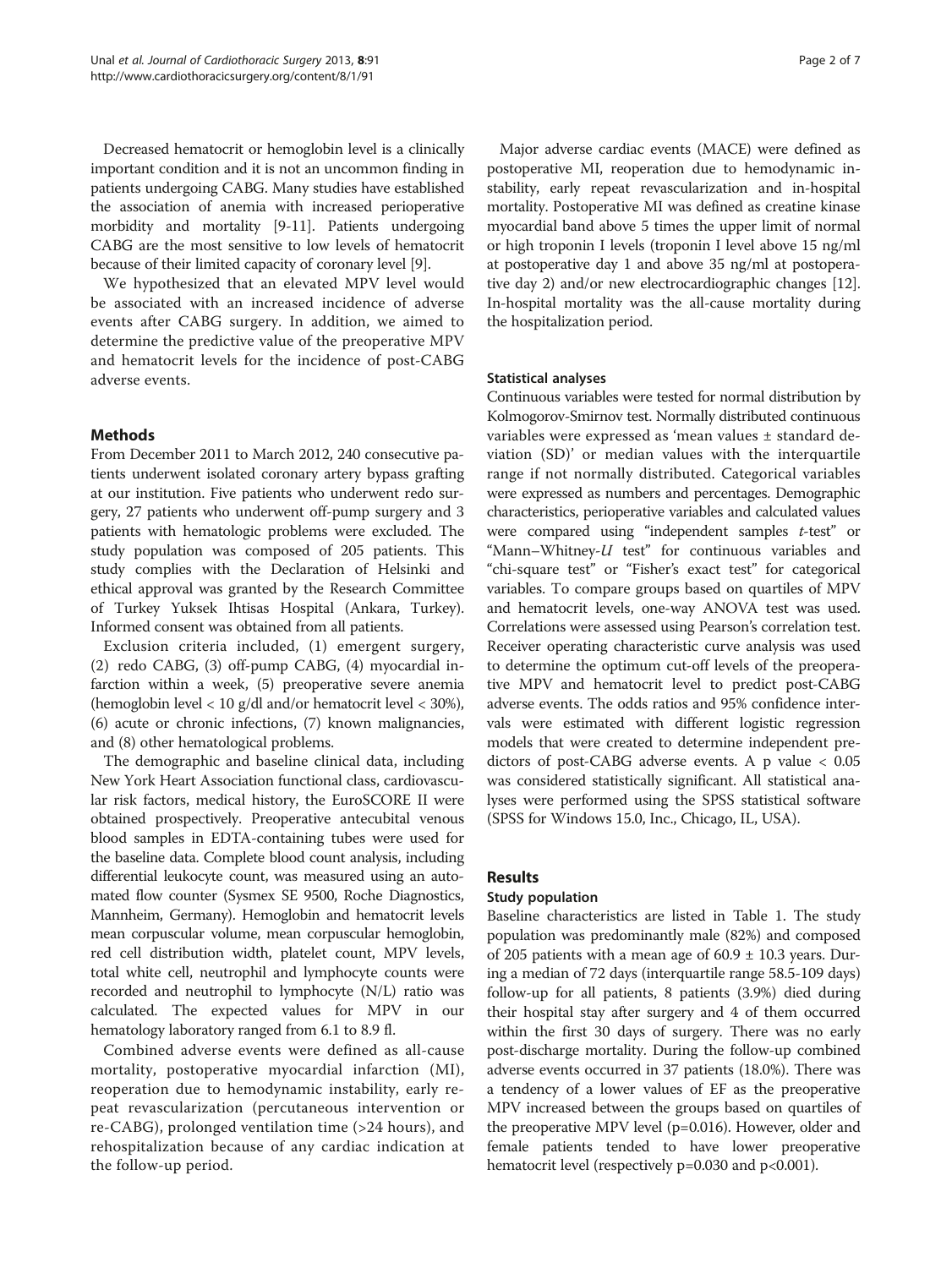#### <span id="page-2-0"></span>Table 1 Clinical and hematologic characteristics of patients and univariable association to post-CABG adverse events

| Characteristic                                  | <b>All patients</b>    | Adverse event       |                   |                        |  |
|-------------------------------------------------|------------------------|---------------------|-------------------|------------------------|--|
|                                                 | $(N=205)$              | No (n=168)          | Yes (n=37)        | p value                |  |
| Patient characteristics                         |                        |                     |                   |                        |  |
| Age (years)                                     | $60.9 \pm 10.3$        | $60.4 \pm 10.6$     | $63.4 \pm 8.5$    | $0.111*$               |  |
| Male                                            | 168 (82.0%)            | 142 (84.5%)         | 26 (70.3%)        | $0.041$ <sup>+</sup>   |  |
| HT                                              | 129 (62.9%)            | 103 (61.3%)         | 26 (70.3%)        | 0.307 <sup>†</sup>     |  |
| HL.                                             | 112 (54.6%)            | 94 (56.0%)          | 18 (48.6%)        | $0.419^{+}$            |  |
| <b>DM</b>                                       | 73 (35.6%)             | 61 (36.3%)          | 12 (32.4%)        | $0.656^+$              |  |
| COPD                                            | 35 (17.1%)             | 28 (16.7%)          | 7 (18.9%)         | $0.742$ <sup>+</sup>   |  |
| EF (%)                                          | 55.0 (50.0-60.0)       | 55.0 (50.0-60.0)    | 50.0 (45.0-55.0)  | 0.010 <sup>‡</sup>     |  |
| NYHA functional class                           |                        |                     |                   | $0.011^+$              |  |
| $\mathbf{1}$                                    | 146 (71.2%)            | 126 (75.0%)         | 20 (54.1%)        |                        |  |
| $2 - 3$                                         | 59 (28.8%)             | 42 (25.0%)          | 17 (45.9%)        |                        |  |
| EuroSCORE                                       | $0.93(0.67-1.51)$      | $0.84(0.62 - 1.41)$ | 1.31 (0.85-1.86)  | 0.001 <sup>‡</sup>     |  |
| Preoperative blood results                      |                        |                     |                   |                        |  |
| Renal function                                  |                        |                     |                   |                        |  |
| Creatinine (mg/dl)                              | $0.93$ $(0.80 - 1.07)$ | $0.94(0.81 - 1.08)$ | $0.90(0.74-0.99)$ | $0.307^+$              |  |
| Estimated GFR (ml/min per 1.73 m <sup>2</sup> ) | $94.4 \pm 33.5$        | $95.0 \pm 34.5$     | $92.1 \pm 28.7$   | $0.634$ <sup>*</sup>   |  |
| Hematologic paramaters                          |                        |                     |                   |                        |  |
| Hemoglobin (g/L)                                | $14.4 \pm 1.6$         | $14.6 \pm 1.5$      | $13.4 \pm 1.5$    | < 0.001                |  |
| Hematocrit (%)                                  | $43.5 \pm 5.2$         | $44.1 \pm 5.3$      | $40.6 \pm 4.2$    | $< 0.001$ <sup>*</sup> |  |
| MCV (fL)                                        | $89.1 \pm 4.9$         | $89.1 \pm 5.1$      | $89.3 \pm 4.1$    | $0.848^{*}$            |  |
| MCH (pg)                                        | $29.7 \pm 1.9$         | $29.7 \pm 1.9$      | $29.6 \pm 1.8$    | $0.722$ <sup>*</sup>   |  |
| <b>RDW</b> (%)                                  | 13.6 (13.1-14.2)       | 13.5 (13.1-14.2)    | 13.6 (13.1-14.3)  | $0.274^{+}$            |  |
| Platelet count (x10 <sup>9</sup> /L)            | $268 \pm 67$           | $270 \pm 67$        | $262 \pm 66$      | 0.502                  |  |
| MPV (fL)                                        | $8.50 \pm 0.78$        | $8.44 \pm 0.76$     | $8.80 \pm 0.80$   | $0.009$ <sup>*</sup>   |  |
| Total white cell count (x10 <sup>9</sup> /L)    | $8.27 \pm 1.93$        | $8.29 \pm 2.00$     | $8.17 \pm 1.63$   | $0.741$ <sup>*</sup>   |  |
| Neutrophil count (x10 <sup>9</sup> /L)          | $5.24 \pm 1.64$        | $5.23 \pm 1.67$     | $5.25 \pm 1.48$   | 0.955                  |  |
| Lymphocyte count (x10 <sup>9</sup> /L)          | $2.16 \pm 0.69$        | $2.19 \pm 0.68$     | $2.03 \pm 0.72$   | $0.211$ <sup>*</sup>   |  |
| Neutrophil-to-lymphocyte ratio                  | 2.32 (1.86-3.19)       | 2.30 (1.81-3.15)    | 2.61 (1.95-3.52)  | 0.228 <sup>‡</sup>     |  |
| Operative data                                  |                        |                     |                   |                        |  |
| Bypass time (min)                               | $96.7 \pm 36.0$        | $93.0 \pm 35.1$     | $113.8 \pm 35.5$  | $0.001$ <sup>*</sup>   |  |
| Cross-clamp time (min)                          | $64.0 \pm 25.5$        | $62.9 \pm 26.2$     | $69.2 \pm 21.8$   | $0.173$ <sup>*</sup>   |  |
| Number of bypass grafts                         | $3.0(3.0-4.0)$         | $3.0(2.0-4.0)$      | 4.0 (3.0-4.0)     | 0.018 <sup>‡</sup>     |  |
| Length of stay in ICU (day)                     | $1(1-2)$               | $1(1-2)$            | $3(1-6)$          | $< 0.001$ <sup>+</sup> |  |
| Length of stay in hospital (day)                | $6(5-7)$               | $6(5-7)$            | $9(7-18)$         | $< 0.001$ <sup>+</sup> |  |

HT: Hypertension, HL: Hyperlipidemia, DM: Diabetes mellitus, COPD: Chronic obstructive pulmonary disease, EF: Ejection fraction, NYHA: New York Heart Association, MCV: Mean corpuscular volume, MCH: Mean corpuscular hemoglobin, RDW: Red cell distribution width, MPV: Mean platelet volume, ICU: Intensive care unit.

Data are expressed as mean ± SD for normally distrubuted data and median (interquartile range) for skewed data or count (percentage) for categorical variables.<br>\* Independent-samples t test, <sup>†</sup> Chi-square test, <sup>‡</sup> Mann–Wh

#### Univariate analyses

The patients who developed post-CABG adverse event were predominantly male and significantly had lower EF, greater preoperative risk score and greater NYHA class than those who had an uneventful course. The preoperative hemoglobin and hematocrit levels were lower in the

patients who developed post-CABG adverse event. However, the MPV level was greater. No difference in the white cell count, differential leukocyte count and N/L ratio were found between the 2 groups. Cardiopulmonary bypass time and number of bypass grafts were significantly greater in the adverse event group (Table 1).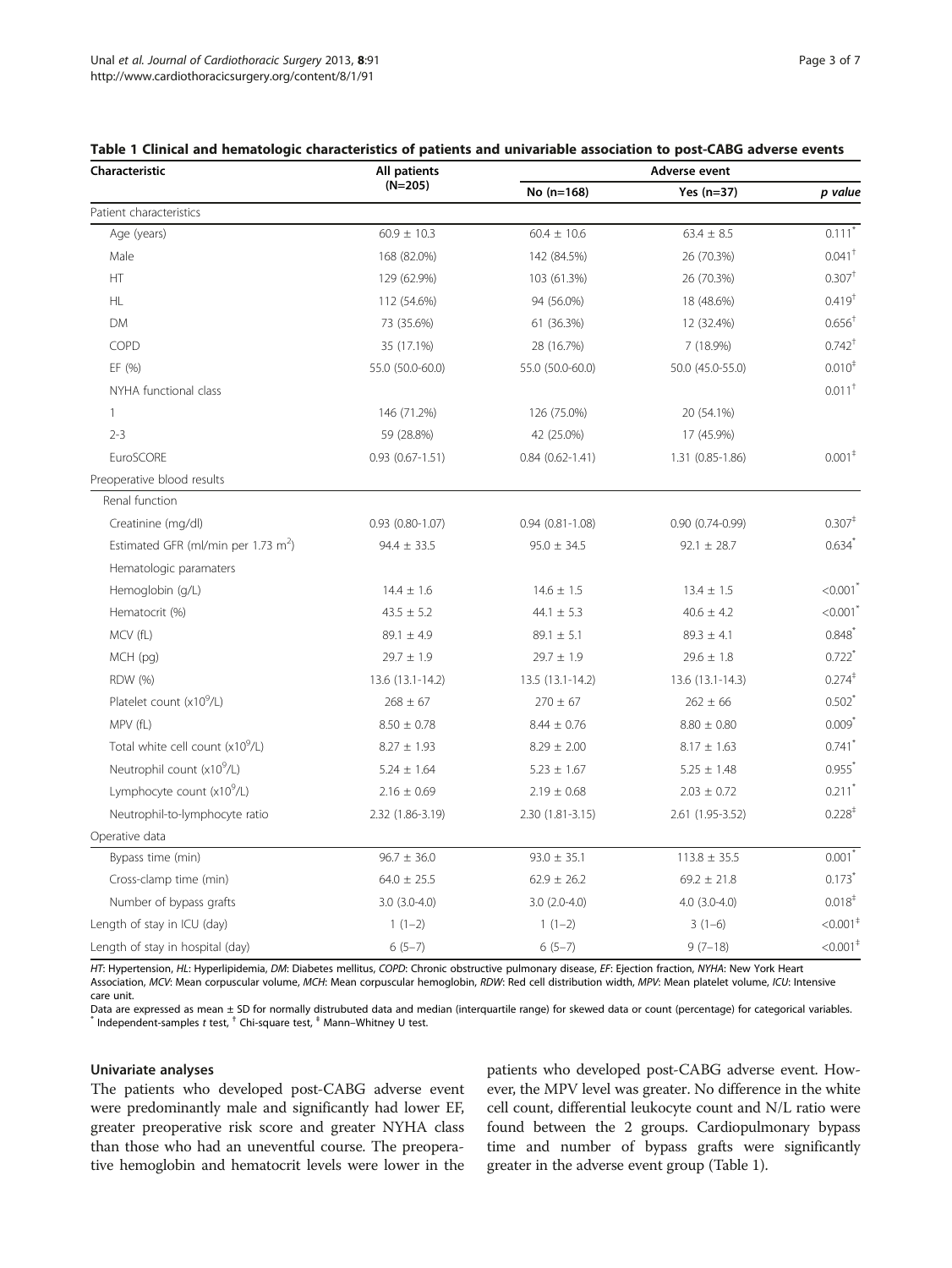Receiver operating characteristic curves for MPV and hematocrit levels showed the relation with adverse events after CABG. The area under curve for the preoperative MPV levels was 0.63 (95% CI 0.53 to 0.73; p=0.013). Using a cut-point of 8.75 fL, the preoperative MPV level predicted adverse events with a sensitivity of 54% and specificity of 70%. The OR for patients with a MPV level greater than 8.75 fL was 2.78 (95% CI 1.34 to 5.74.  $p=0.005. x^2=7.96$ ).

The area under curve for preoperative hematocrit levels was 0.70 (95% CI 0.62 to 0.79; p< 0.001). Using a cut-off value of 41.5%, the preoperative hematocrit level correlated with the incidence of adverse events with a sensitivity of 57% and specificity of 72%. Patients with a hematocrit level lower than this value had a threefold increased risk of developing adverse events (OR 3.38, 95% CI 1.62 to 7.03; p=0.001.  $x^2$ =11.33).

The other hematological parameters such as MCV, MCH, RDW, platelet count, total white cell, neutrophil and lymphocyte counts and N/L ratio were found not to be associated with post-CABG adverse events and mortality (Table [1](#page-2-0)).

#### Multivariate analyses

The preoperative MPV levels and platelet counts moderately correlated ( $r = -0.26$ , p<0.001). There was a strong correlation between hematocrit and hemoglobin levels as they are closely related measures  $(r = 0.972,$ p<0.001). Also there was a strong correlation between CPB time and cross-clamp time  $(r = 0.869, p < 0.001)$ and also with number of bypass grafts (r= 0.672, p<0.001). The N/L ratio was measured and related to the neutrophil and lymphocyte counts. Therefore, the preoperative MPV level, hematocrit level, N/L ratio and CPB time were entered in the subsequent multivariate regression models. All preoperative variables listed in Table [1](#page-2-0) except EuroSCORE, and operative variables were included in the first model. EuroSCORE was excluded because of its dependency on these variables. In this model, preoperative MPV and hematocrit levels and time on bypass were the independent predictors of post-CABG adverse event (Table 2). In an another model with the significant variables (male gender, EF, NYHA class or EuroSCORE and time on bypass) at the univariate analysis, preoperative MPV and hematocrit

Table 2 Multivariable predictors of post-CABG adverse events

| Variable                          | OR   | 95% CI        | p value |
|-----------------------------------|------|---------------|---------|
| Preoperative hematocrit level (%) | 0.87 | $0.78 - 0.97$ | 0.011   |
| Preoperative MPV level (fL)       | 189  | 1 04-3 44     | 0.037   |
| CPB time (per 10 min)             | 1 22 | 1.08-1.39     | 0.002   |

MPV: mean platelet volume, CPB: cardiopulmonary bypass.

levels along with time on bypass were found to be predictors of post-CABG adverse event (respectively; OR 1.74 per unit, 95% CI 1.04 to 2.89, p=0.034; OR 0.88 per unit, 95% CI 0.80 to 0.97, p=0.009; OR 1.20 per 10 min, 95% CI 1.07 to 1.35, p=0.002). In a further model with the EuroSCORE, preoperative MPV and hematocrit levels remained the independent predictors of post-CABG adverse event (respectively; OR 1.83 per unit, 95% CI 1.11 to 3.02, p=0.017; OR 0.87 per unit, 95% CI 0.79 to 0.95, p=0.003). In similar models, a preoperative MPV level ≥ 8.75 fL and hematocrit level  $≤$  41.5% were associated with three-fold increased risk of post-CABG adverse events separately (respectively; OR 3.31, 95% CI 1.47 to 7.42, p=0.004; OR 0.33 per unit, 95% CI 0.15 to 0.72, p=0.003).

#### Secondary analyses

The outcomes of the surgery were detailed into varying groups as explained earlier. When stratified for the predetermined cut-off values of preoperative hematocrit levels (> 41.5% vs. ≤ 41.5%), combined adverse events (p=0.001), postoperative MI (p=0.048), MACEs (p=0.017), prolonged ventilation (p=0.034), re-hospitalization (p=0.019), prolonged ICU stay (p=0.005) and prolonged hospital stay (p=0.002) were found to be associated with the hematocrit cut-off value. However, only combined adverse events (p=0.005) and postoperative MI (p=0.019) were found to be associated with the MPV cut-off value (< 8.75 fL vs.  $\geq$  8.75 fL) (Table [3](#page-4-0)).

Multivariable models for different outcomes (including the preoperative MPV and hematocrit level as a categorical variable around described cut-off values, EuroSCORE and CPB time) were created. The preoperative MPV level remained a powerful independent predictor of postoperative MI (OR 3.60, 95% CI 1.31 to 9.85, p=0.013) and MACE (OR 2.53, 95% CI 1.02 to 6.31, p=0.045). Conversely, the preoperative hematocrit level remained an independent predictor of prolonged ICU stay (> 2 days) (OR 2.54, 95% CI 1.11 to 5.82, p=0.027) and prolonged hospital stay (> 7 days) (OR 2.48, 95% CI 1.20 to 5.14, p=0.014). The mean length of postoperative hospital stay was  $10.3 \pm 9.6$  days (median 7 days) for patients with hematocrit  $\leq$  41.5% versus 8.42  $\pm$  13,48 days (median 6 days) for patients with hematocrit  $> 41.5\%$  (p=0.018).

#### **Discussion**

Risk factors affecting mortality and morbidity following cardiac surgery have been studied for several decades. The risk-stratification models including many variables have been introduced to the clinical use [[1,](#page-5-0)[13-15\]](#page-6-0). The most commonly used risk score system for evaluation of operative mortality is the EuroSCORE for our institution [[1\]](#page-5-0). Although they are widely used, none of them is perfect for the prediction of the outcome. On the other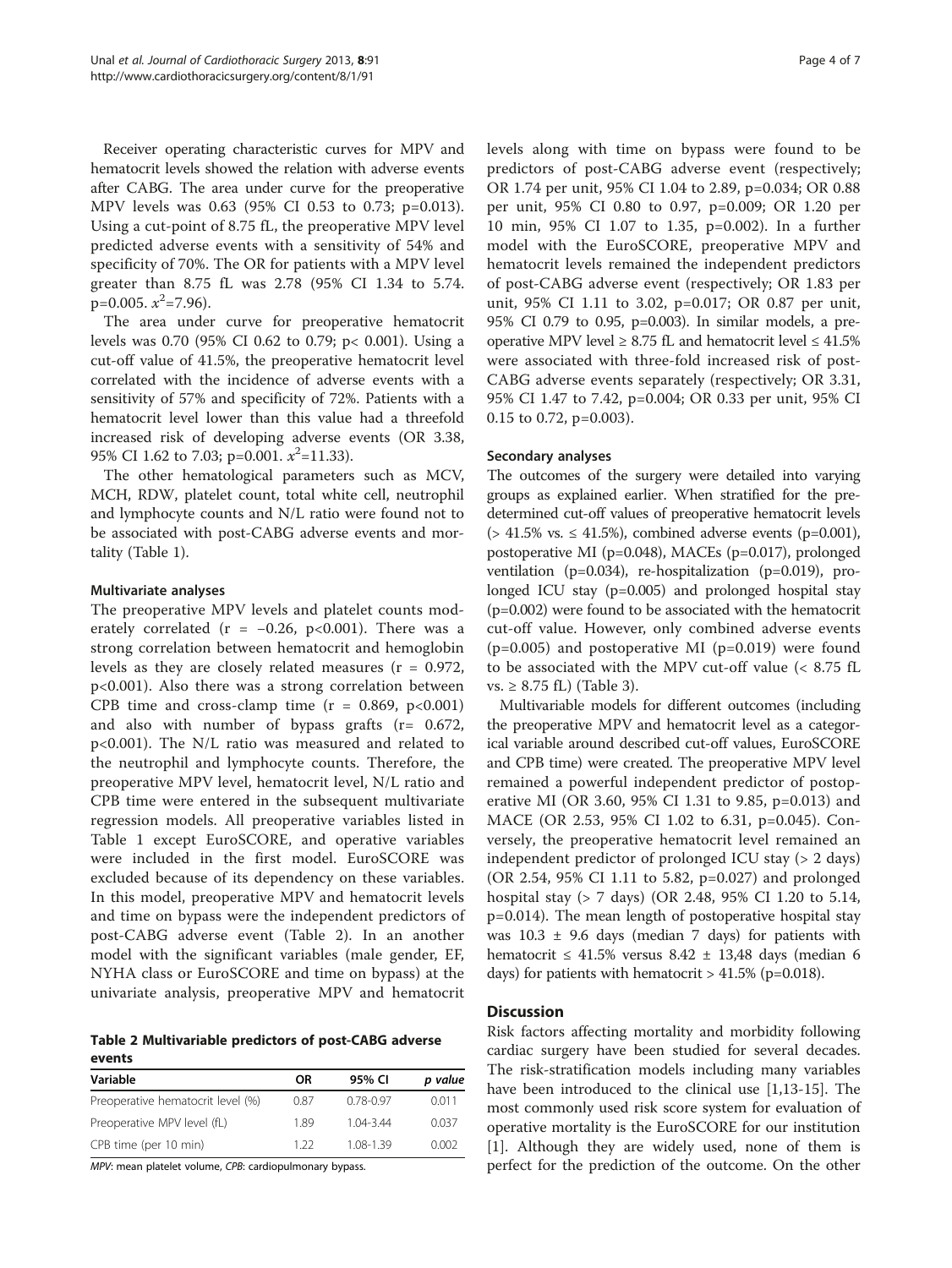<span id="page-4-0"></span>Table 3 Outcome parameters according to preoperative MPV level and hematocrit levels

| Outcome                               | <b>Preoperative MPV level</b> |                       |                      | Preoperative hematocrit level |                  |                      |
|---------------------------------------|-------------------------------|-----------------------|----------------------|-------------------------------|------------------|----------------------|
|                                       | $< 8.75$ fL (n=135)           | $\geq$ 8.75 fL (n=70) | p value              | $> 41.5\%$ (n=137)            | $<$ 41.5% (n=68) | p value              |
| Combined adverse events (n=37)        | 17 (12.6%)                    | 20 (28.6%)            | 0.005                | 16 (11.7%)                    | 21 (30.9%)       | 0.001                |
| Postoperative MI (n=21)               | 9(6.7%)                       | 12 (17.1%)            | 0.019                | 10(7.3%)                      | 11 (16.2%)       | 0.048                |
| Mortality $(n=8)$                     | $6(4.4\%)$                    | $2(2.9\%)$            | $0.718^{+}$          | $4(2.9\%)$                    | 4 (5.9%)         | $0.444^{\dagger}$    |
| $MACE$ (n=26)                         | 13 (9.6%)                     | 13 (18.6%)            | 0.068                | 12 (8.8%)                     | 14 (20.6%)       | 0.017                |
| Prolonged ventilation (n=13)          | 9(6.7%)                       | 4(5.7%)               | 1.000 <sup>†</sup>   | 5(3.6%)                       | 8 (11.8%)        | $0.034$ <sup>†</sup> |
| Re-hospitalization (n=17)             | 8 (5.9%)                      | $9(12.9\%)$           | 0.088                | $7(5.1\%)$                    | 10 (14.7%)       | $0.019$ <sup>*</sup> |
| Prolonged ICU stay (days) (n=31)      | 16 (11.9%)                    | 15 (21.4%)            | 0.070                | 14 (10.2%)                    | 17 (25.0%)       | $0.005^{\degree}$    |
| Prolonged hospital stay (days) (n=44) | 27 (20.0%)                    | 17 (24.3%)            | $0.478$ <sup>*</sup> | 21 (15.3%)                    | 23 (33.8%)       | 0.002                |

MPV: Mean platelet volume, MI: Myocardial infarction, MACE: Major adverse cardiac events, ICU: Intensive care unit.<br>\* Chi-square test, † Fisher's exact test.

hand, another scoring system, the STS score was published in 2009 [\[15\]](#page-6-0). In contrast to the EuroSCORE, the required data entry is more detailed. There is always a great interest to generate a better risk assessment model with additional data that is easily obtained and widely available.

Many studies have assessed the association between the preoperative hemoglobin level and adverse events after CABG [\[6,](#page-5-0)[16,17\]](#page-6-0). However there are few studies regarding the relationship between the other hematologic parameters and adverse events after CABG [\[18,19](#page-6-0)].

Platelet activity is a major responsible process in atherothrombosis [\[2](#page-5-0)]. Assessment of platelet function with MPV level gained popularity in recent years. MPV level reflects the platelet production rate and activation. It is a more reliable measurement of platelet function than the platelet count alone. Elevated levels of MPV have been demonstrated to be an independent predictor for ischemic vascular events, recurrent MI or death from coronary artery disease [[4,](#page-5-0)[20,21\]](#page-6-0). Higher MPV levels have been also found to be associated with adverse outcome after acute coronary syndrome [\[22\]](#page-6-0). Therefore, increased MPV is a potentially useful biomarker for thromboembolic complications in cardiovascular disorders.

Numerous factors such as hypothermia, shear forces, exposure to artificial surfaces, the use of exogenous drugs and the release of endogenous chemicals may cause platelet activation during CPB [[23\]](#page-6-0). Proteins, such as P-selectin are expressed by activated platelets. P-selectin is a molecule that contributes to the development of thrombus [\[24\]](#page-6-0). Thrombus formation is aggravated by this mechanism in the course of CPB despite the decrease in platelet count. Furthermore, activated platelets attach to the vascular endothelium and causing the expression of adhesion molecules [[25](#page-6-0)]. This produces a cascade of immunologic reactions, and these processes in molecular level may be a key point of clinical adverse events with the contribution of platelet activation.

The potential role of platelets has been evaluated for the bleeding complication after cardiac surgery [[26](#page-6-0)]. However, there are limited data emphasizing the association of platelet activation with adverse outcomes following CABG [[27](#page-6-0)]. Steele et al. have established a relationship between decreased platelet survival and saphenous vein graft occlusion [[28\]](#page-6-0). Similarly, Tavil et al. have demonstrated that there was a significant increase in MPV levels in patients with saphenous vein disease [\[7](#page-5-0)]. All of these findings are associated with late-phase graft occlusion and suggests that activation of platelets may have a contribution to this outcome.

Preoperative MPV level over 8.75 fL was associated and a strong independent predictor only with combined adverse events, postoperative MI and MACE. These outcomes of the study population were mainly composed of events that may be associated with thrombosis such as postoperative MI, reoperation, early repeat revascularization and mortality. This finding may indicate that the increased MPV value may show predisposition to thrombosis.

There are a vast number of studies that have shown the predictor value of anemia in cardiac surgery patients [[9](#page-5-0)[,16](#page-6-0),[17\]](#page-6-0). Low levels of hematocrit could result in worsening of symptoms in cardiovascular patients. Decrease in hemoglobin level may lead to limited compensation through increased heart rate and stroke volume [\[29](#page-6-0)]. However, although the increase in post-CABG adverse events was independently associated with low preoperative hematocrit levels, cardiac adverse events were caused by other factors frequently present in anemic patients. Therefore this study was designed with patients who had hematocrit level above 30% or hemoglobin level over 10.0 g/dl. In our study, it was shown that there is a relationship between the preoperative hematocrit levels and post-CABG adverse events even in non-severe anemic patients.

Preoperative hematocrit level less than 41.5% was associated with combined adverse events, postoperative MI,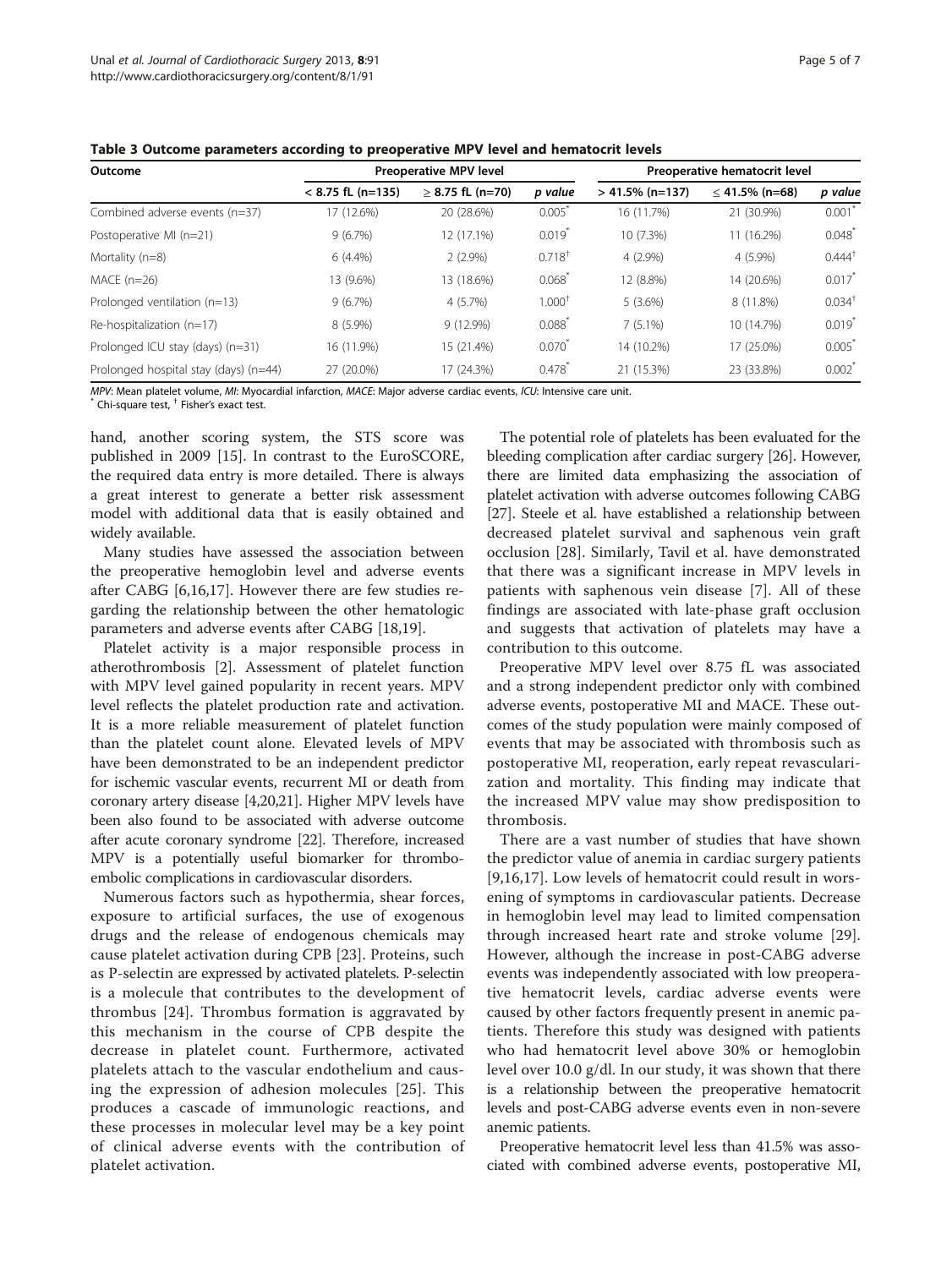<span id="page-5-0"></span>MACE, re-hospitalization and prolonged stay of ICU and hospital. However it was a strong independent predictor only for combined adverse events and prolonged stay of ICU and hospital. The higher unadjusted morbidities such as mentioned above among patients with low hematocrit levels is probably the result of older age, female predominance and higher comorbidities.

All of the other hematologic parameters (including differential leukocyte count and N/L ratio) showed significant relation neither with post-CABG adverse events nor with mortality. Conversely, Gibson et al. demonstrated that the preoperative N/L ratio is a predictor of adverse outcome after CABG [[19\]](#page-6-0). Also there are reports regarding neutrophil and lymphocyte components as a predictor of outcome in ischemic heart disease [\[30,31\]](#page-6-0).

The multiple logistic regression models clearly demonstrate that the patients who come up against adverse events after CABG have significantly higher preoperative MPV levels and lower preoperative hematocrit levels compared to the patients with uneventful course. Furthermore, this finding indicates the independent predictive value of the preoperative MPV and hematocrit levels with post-CABG adverse events.

The use of combined adverse events provides an objective measure of outcome. However, the present study has some limitations. Firstly, this is a single center experience representing a relatively small numbers of patients. All analyses were limited to short-term and operative outcomes. Analysis with long-term follow-up data would have more reliable findings. The MPV levels could be affected by platelets becoming smaller than expected when exposed to acetylsalicylic acid. Acetylsalicylic acid usage in coronary artery disease patients prior to operation might interfere with the platelet shape and might lead to different results. There could be an association between transfusion amounts that would be more prominent in lower hematocrit levels with the adverse events. The impact of transfusion during surgery or postoperative period was not included in the analyses. The different variables between the groups (male gender, EF, NYHA class, EuroSCORE, time on bypass and number of bypass grafts) were evaluated in multivariable models together with the MPV and hematocrit levels to avoid the inaccurate impact on the results. The postoperative values of the MPV and hematocrit were not included in this study. Since the cause-and-effect relationship of these measures and the outcome might be variable and we thought that this might be a subject of a different study.

# Conclusions

To the best of our knowledge, this is the first study that the MPV level is evaluated for the adverse outcomes after CABG. The current data show a clear association of preoperative MPV and hematocrit levels with post-CABG adverse events. The prognostic value of these measures is independent of other well-defined individual risk factors. In contrast, neither the N/L ratio nor the WBC count including differential leukocyte count demonstrated a significant relation with post-CABG adverse events. The MPV level along with hematocrit levels, which are readily available, may play a role in risk stratification for patients undergoing CABG. However, it is not clear if these measures have a direct contribution to outcomes, so further investigations are required to explain the underlying mechanisms.

#### Abbreviations

CABG: Coronary artery bypass grafting; EuroSCORE: European System for Cardiac Operative Risk Evaluation; MACE: Major adverse cardiac events; MI: Myocardial infarction; MPV: Mean platelet volume; N/L: Neutrophil to lymphocyte (N/L).

#### Competing interests

The authors declare that they have no competing interests.

#### Authors' contributions

EUU carried out the conception and design. EUU, SK, ABD and CLB carried out the analysis and interpretation. EUU, ST, MS and ÜK participated in the data collection. EUU, AO, SK and ABD participated in the writing the article, the critical revision of the article and the statistical analysis. All authors read and approved the final manuscript.

#### Author details

<sup>1</sup>Department of Cardiovascular Surgery, Turkey Yuksek Ihtisas Hospital Ankara, Turkey. <sup>2</sup> Department of Cardiovascular Surgery, Medicana International Hospital, Ankara, Turkey.

#### Received: 29 January 2013 Accepted: 9 April 2013 Published: 16 April 2013

#### References

- 1. Roques F, Nashef SA, Michel P, Gauducheau E, de Vincentiis C, Baudet E, Cortina J, David M, Faichney A, Gabrielle F, Gams E, Harjula A, Jones MT, Pintor PP, Salamon R, Thulin L: Risk factors and outcome in European cardiac surgery: analysis of the EuroSCORE multinational database of 19030 patients. Eur J Cardiothorac Surg 1999, 15:816-822.
- 2. Davi G, Patrono C: Platelet activation and atherothrombosis. N Engl J Med 2007, 357:2482–2494.
- 3. Slavka G, Perkmann T, Haslacher H, Greisenegger S, Marsik C, Wagner OF, Endler G: Mean platelet volume may represent a predictive parameter for overall vascular mortality and ischemic heart disease. Arterioscler Thromb Vasc Biol 2011, 31:1215–1218.
- 4. Wang RT, Li Y, Zhu XY, Zhang YN: Increased mean platelet volume is associated with arterial stiffness. Platelets 2011, 22:447–451.
- 5. Varol E, Aksoy F, Ozaydin M, Erdogan D, Dogan A: Relationship between mean platelet volume and mitral annular calcification. Blood Coagul Fibrinolysis 2013, 24:189–193.
- 6. Guven A, Caliskan M, Ciftci O, Barutcu I: Increased platelet activation and inflammatory response in patients with masked hypertension. Blood Coagul Fibrinolysis 2013, 24:170–174.
- 7. Tavil Y, Sen N, Yazici HU, Hizal F, Açikgöz SK, Turfan M, Cengel A: Relationship between elevated platelet volume and saphenous vein graft disease. Clin Invest Med 2010, 33:E161-E167.
- 8. Erdem K, Ayhan S, Ozturk S, Bugra O, Bozoglan O, Dursin H, Yazici M, Daglar B: Usefulness of the mean platelet volume for predicting new-onset atrial fibrillation after isolated coronary bypass grafting. Platelets 2013, Epub ahead of print.
- 9. Zindrou D, Taylor KM, Bagger JP: Preoperative haemoglobin concentration and mortality rate after coronary artery bypass surgery. Lancet 2002, 359:1747–1748.